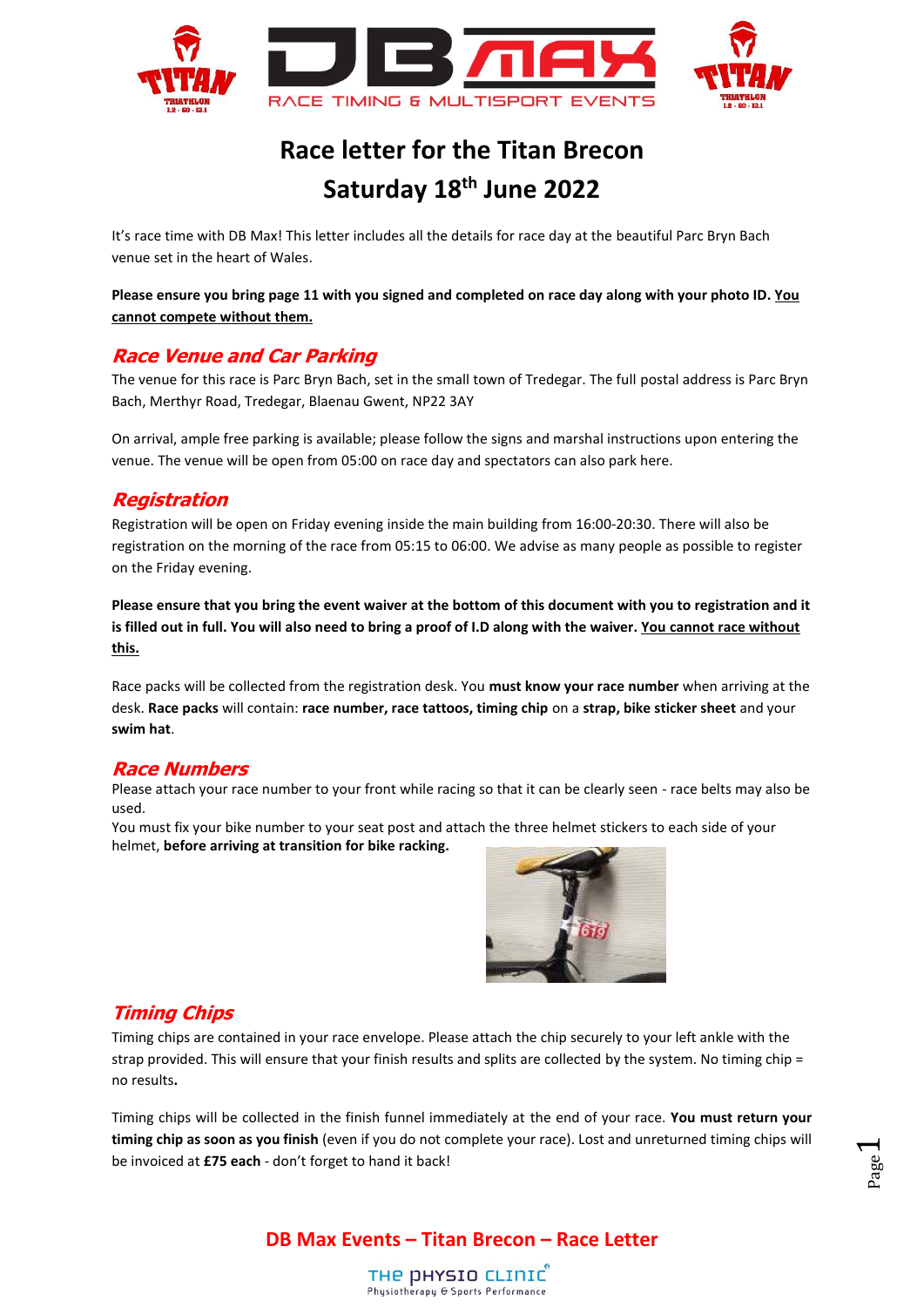

## **Race Day Schedule**

Friday 16:00-20:30 – Registration

Saturday 05:00 – Car Park opens 05:05 – Transition opens 05:15 – Last minute registration opens 06:00 – Last minute registration closes 06:10 – Transition closes for all wave 1 athletes 06:20 – Wave 1 race briefing 06:30 – Wave 1 starts 06:45 – Transition closes for all wave 2 athletes 07:05 – Wave 2 race briefing 07:15 – Wave 2 starts 15:30 – Course closes 15:45 - Presentation

## **Race Instructions & Rules**

Please ensure that you attend your compulsory race briefing on the day - failure to attend means you will not be able to race. Information on the course and any race specific rules relative to your safety and that of others will be outlined at the briefings.

There is also a briefing on the Friday evening in the main building at Parc Bryn Bach at 19:00. This will cover the race in its entirety and gives you the chance to ask any questions you may have and also to meet the team we hope to see many of you there.

Please also read our referee's notes at the bottom of this welcome letter. The race is non-drafting and motorbike referees will be policing this rule.

Your DB Max race referee will be John Milkins. Your Moto Referees are Steve Walters and Mike Southbee.

#### **Transition Area**

Please ensure that when you arrive at transition to rack your bike, **your bike and helmet are clearly labelled and your helmet is on your head and firmly fastened.**

Your bike must be racked in the space corresponding to your official race number. When racking your bike, please show consideration to other competitors. Boxes are not permitted in transition and only a small rucksack is permitted for your kit. There is no cycling allowed in the transition area at any time. Please be set up in transition **at least 30 minutes** prior to the race start. Transition will close at 06:10 for wave 1 competitors and 6:45 for those in wave 2.

Please familiarise yourself with transition before racing. After racing, you will only be able to collect your bike from transition if you have your bib number.

## **Cut Off Times**

As with most middle distance races there will be cut off times for each section of the course. These will be managed responsibly and with a sensible approach. If you are close to the cut off you may be allowed to continue. If we feel you are too far away, or not in a fit state to continue, you will be pulled from the race.

Page  $\boldsymbol{\sim}$ 

## **DB Max Events – Titan Brecon – Race Letter**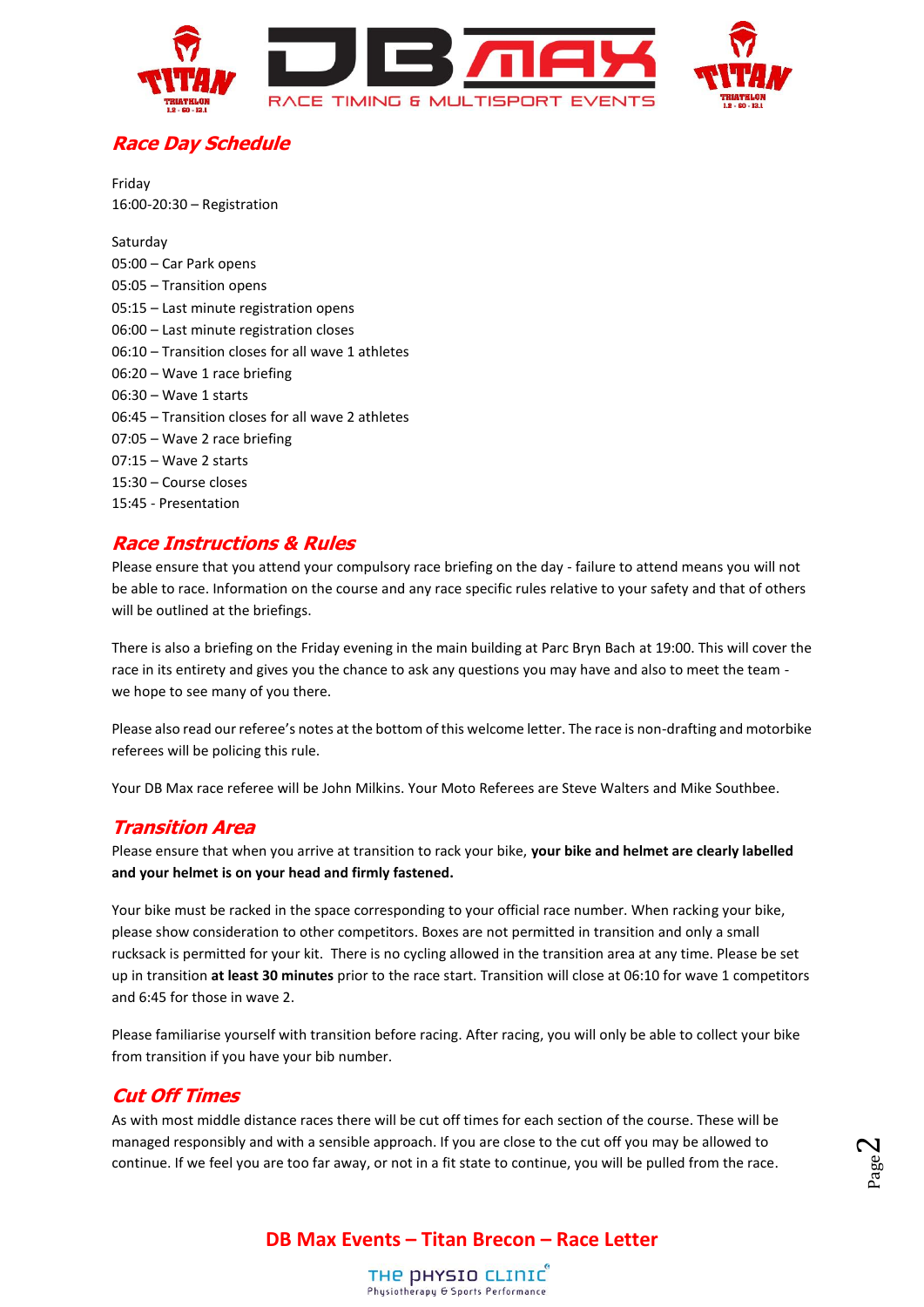

**Swim Cut Off – 08:30**

**Bike Cut Off – 13:00**

**Run Cut Off – 15:30**

#### **Swim**

The swim takes place in the lake at Parc Bryn Bach and will be two laps of 950 metres per lap. At the end of each lap there will be an Aussie exit where your lap time will be recorded. The lake temperature is currently approximately 15 degrees Celsius so the swim will be wetsuit compulsory. You must wear the swim hat issued to you at registration.

There will be appropriate safety cover provided by Parc Bryn Bach throughout the swim. If at any time you get into trouble during the swim, please roll on to your back and raise your hand in the air. A rescue kayak will then approach you and perform a rescue. Please follow the instructions from the kayaker at all times.

#### **Bike Route**

The bike is an out and back with a loop at the halfway point. There are several big climbs on route, with a big climb at the start and at the end. Please ensure you are fully prepared for the route and familiarise yourself with it **[here](http://gb.mapometer.com/cycling/route_3886563.html)**. When riding across the moors, please ride sensibly and be aware of the local wildlife as ponies and sheep run free in the area. There are also a number of cattle grids on the moors - please take care going over these and do not turn your handlebars. Appropriate turns are marshalled and the route is fully signed. Please note that the route is not traffic free and will be being used by motorists. It is your responsibility to adhere to the highway code at all times and follow any instructions from marshals.

#### **Bike Route Rules**

There are certain rules you must follow when on the bike route.

- You must not draft during the event (see diagram and rules on drafting below).
- Helmets MUST be worn at all times whilst you are in contact with your bike, including in transition.
- Your transition area must be kept tidy at all times and you must rack in the area allocated to you.
- At no time are you allowed to drop litter.
- All gels must have your race number written on them.

#### **The Iron Mountain – A little advice!**

We always get a number of emails and phone calls regarding Titan Brecon and asking our advice on one thing in particular - the **'Iron Mountain'**.

James, our bike mechanic from JMT Cycles, is the main man here so he has put some words together for you and offered up his advice. We hope this helps:

*'I have thought about this a lot and yes the climb is a monster, but more than achievable for anyone. By far the biggest reason for people stopping on the climb is poor nutrition. This is easily combatted by eating often. If you are on the climb and begin to think you are hungry, then it's too late, it is going to be a struggle. My advice is to 'eat little and often' and use the feed station as a marker on the way back – it's the ideal position to get topped up ready for the 'Iron Mountain'.*

*With regards to gearing, I know of riders who have achieved it on a 11-25 cassette, but I would personally recommend an 11-28 cassette on the rear and a semi compact chainset.*

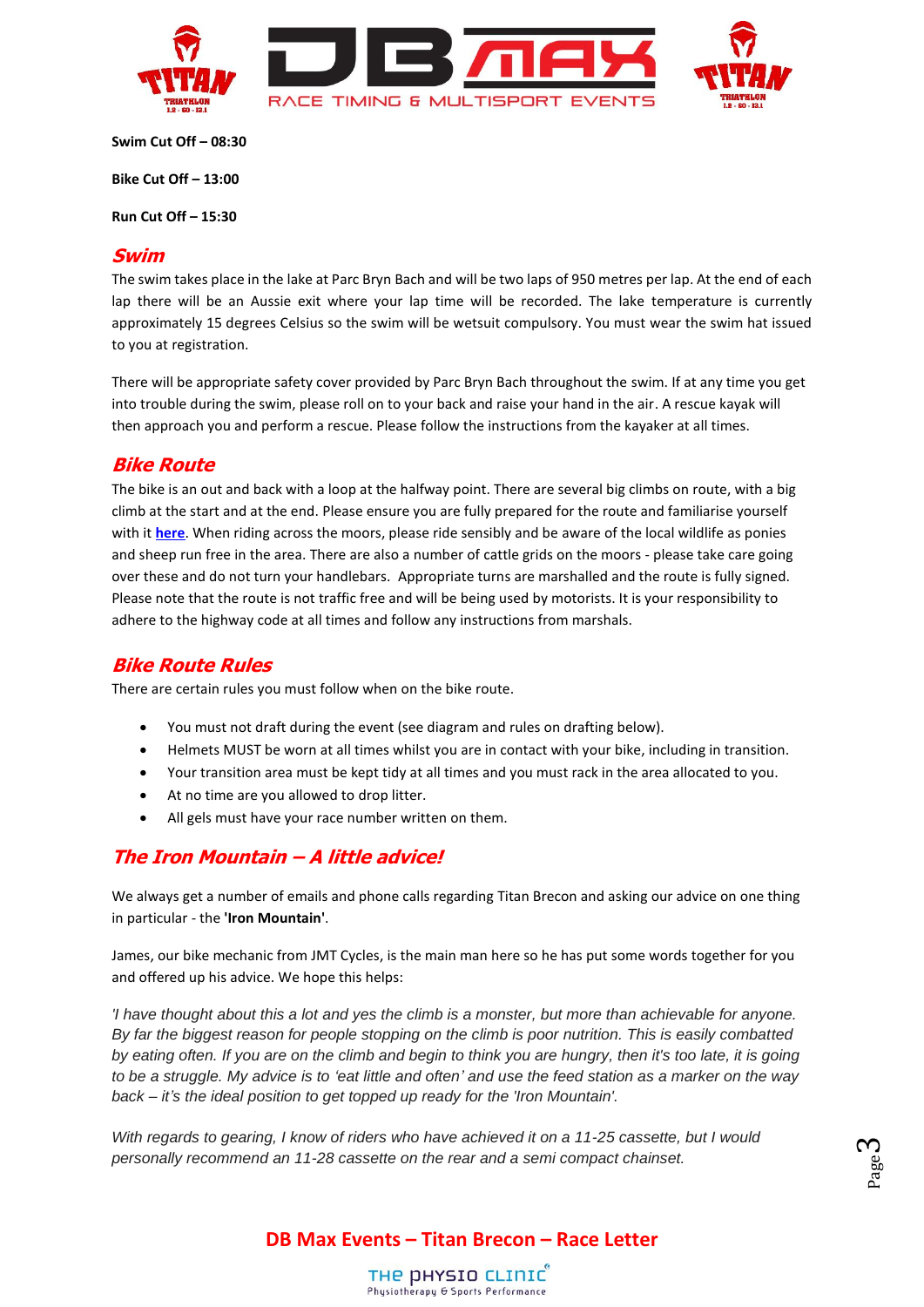

*The mountain starts off gradually and there are a couple of switch backs where the climb intensifies, before a good pull up to the top. There are a number of locations in the 2nd half of the climb, where you can pull over and rest should you require it. However, I cannot stress enough how important it is to drink and eat whilst on the route - the majority of riders taken off the hill are a result of poor nutrition rather than mechanical issues'.*

#### **Bike Support**

James from **[JMT Cycles](https://www.facebook.com/jmtcycle/)** will be providing support around the course in the event of breakdowns and will be at the venue to help with any problems with your bike. However, bike maintenance is your responsibility, so please bring spares for your bike and do not rely solely on the bike support. James will be also be available on Friday evening to check your bike over if you need it and to ensure that your bike is in the best possible condition.

## **Bike Feed Station**

There will be feed stations based both on the bike and run sections of the course. The bike course will have two aid stations at approximately 17 and 42 miles, just before and just after Pencelli. These will hold **[OTE](https://www.otesports.co.uk/product-category/drinks/energy-drinks/)** energy drinks, water and bananas as well as jelly babies and various other sweets. **Please do not litter in the area** - if you are throwing away old bottles before picking up new, please dispose of them close to the feed stations.

If you have anything specific for the bike aid station, there will be a box in transition where you can put any of your own aid, clearly labelled with your race number. **This will be left at your own risk.** We will then take it out to the feed station for you. These items will be laid out for you, but it is your responsibility to stop and retrieve them. If you have any water bottles you discard but then wish to retrieve, we will bring them all back to Race HQ for you to look through.

#### **Run Route**

The run route is three laps of the park starting with a loop round the lake before an out and back section round the golf club. The route involves running up several hills so be ready for them. Be aware that you run across the top of the golf course, which may be being used by golfers. There are also free roaming animals in the area, so lookout for stray cows…! Please familiarise yourself with the route **[here](http://gb.mapometer.com/running/route_3703131.html)**.

#### **Run Feed Station**

The run will have two feed stations per lap at the turn point and near the finish. These will stock flat coke, water, bananas and also a selection of sweets and salted crisps. There will also be an additional water station (water only) at the half way section of the run at the top of both climbs.

#### **Relays**

If you are competing as a relay, then **please note that the chip you receive at registration will become your team baton**. The swimmer starts with the chip attached to their left ankle. After the swim, the swimmer will run into transition to the changeover zone and hand the chip to the cyclist. The cyclist is not permitted to have their helmet on at this point and it must be in contact with the bike. The cyclist will receive the chip and place it securely on their left ankle. At this point the cyclist can run to their bike, put on and do up their helmet and head off onto the bike route. On return, the cyclist will return to transition, rack their bike, remove their helmet and run to the changeover point to pass the chip on to the runner. The runner will place the chip securely on their left ankle and head off on to the run route. Please note, no chip, no time and unfortunately this **will incur a disqualification.**

**DB Max Events – Titan Brecon – Race Letter**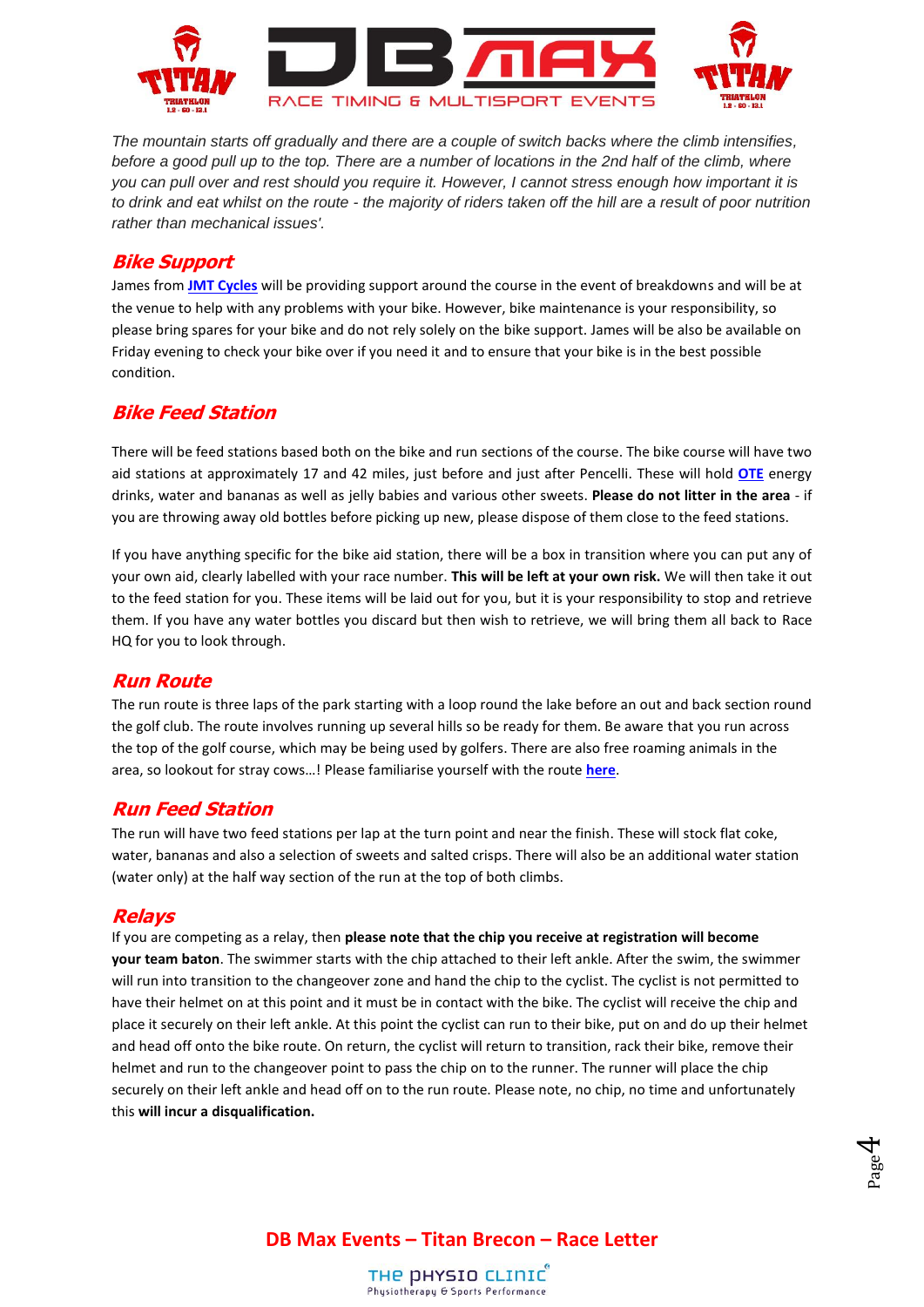

## **Litter & Gels!**

This year at Titan Brecon and all other DB Max events we are striving to ensure that litter (and especially plastic) is kept to an absolute minimum. One of the biggest problems we have is the use of gels and the casual throw away of these items once used. At this event, you must have your number written on any gel that you are going to use in permanent marker. If you do not have a permanent marker, we will provide one at registration and at transition. If we then find gels on any part of the route that belong to you, you will be **disqualified** and if any prizes have been awarded these will be eligible for return.

You can of course dispose of gel wrappers at the feed stations as normal in the general waste bins provided (not the green bins as these are for our compostable cups only).

We will be doing spot checks on the morning of the race during bike racking and also in transition itself during the race. Please abide by the rules and help keep this beautiful area litter free whilst doing our bit for the environment.

## **The Great British Weather**

Although the race is being held at the height of the great British summer, conditions can always change, especially up on the Brecon moors

Please dress appropriately for the conditions and keep an eye on the weather forecast during the days leading up to the event. If there was to be an adverse change in conditions, it may be necessary for you to race in High-Viz clothing and with a rear light as a minimum. **Please ensure to bring these items to the race**. Also ensure you have appropriate sun protection whilst out on the course in case it is sunny.

Please ensure that you are suitably prepared both physically and mentally for a race such as this and inform us of any changes to medical conditions since your online entry was submitted. Make sure you are suitably hydrated at all times and have taken on enough food to sustain you throughout the race - make use of the feed stations on route to help with this.

If you see another competitor who appears to be struggling please help them, then contact the nearest race marshal.

**DB Max Events – Titan Brecon – Race Letter**

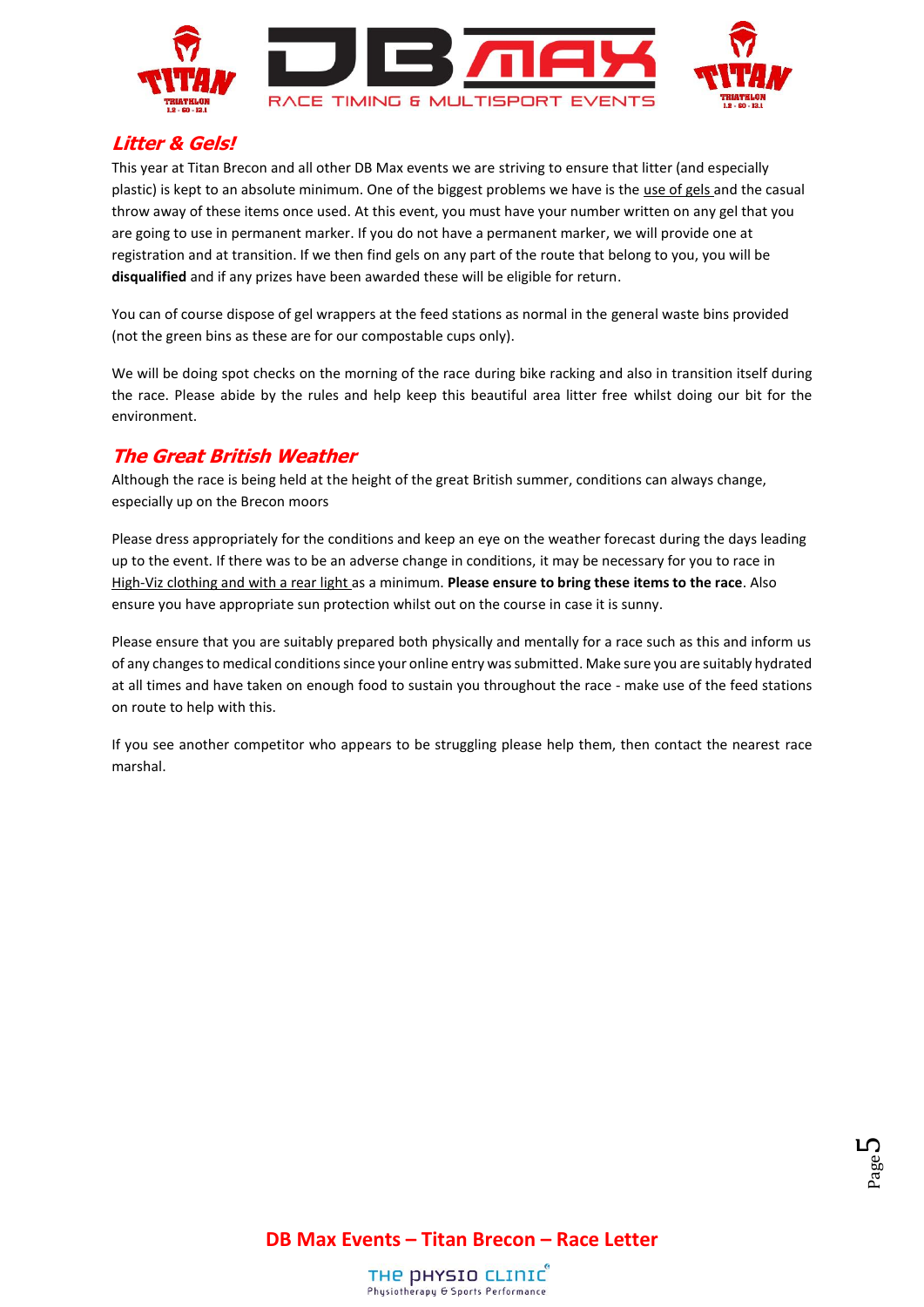

## **Spectating**

There are certain sections on the bike course which are ideal for spectating. Maps of these are below. The run course is three laps of the lake and park grounds so is ideal for spectating.

#### SPECTATOR POINT AT DEFFYNOG

## SPECTATOR POINT ON THE IRON MOUNTAIN





#### **Presentations and Awards**

Presentations will take place shortly after the last finisher has completed the race. This will be at approximately 15:45. Awards will be presented as follows:

Male Overall: 1<sup>st</sup>, 2<sup>nd</sup> and 3<sup>rd</sup> Female Overall: 1<sup>st</sup>, 2<sup>nd</sup> and 3<sup>rd</sup> Male and Female Vet 40: 1st Male and Female SupVet 50: 1st Male and Female SupVet60+: 1st Fastest Swim: Male and Female King and Queen of the Mountain (fastest up the Iron Mountain): Male and Female Fastest Half Marathon Split: Male and Female



## **DB Max Events – Titan Brecon – Race Letter**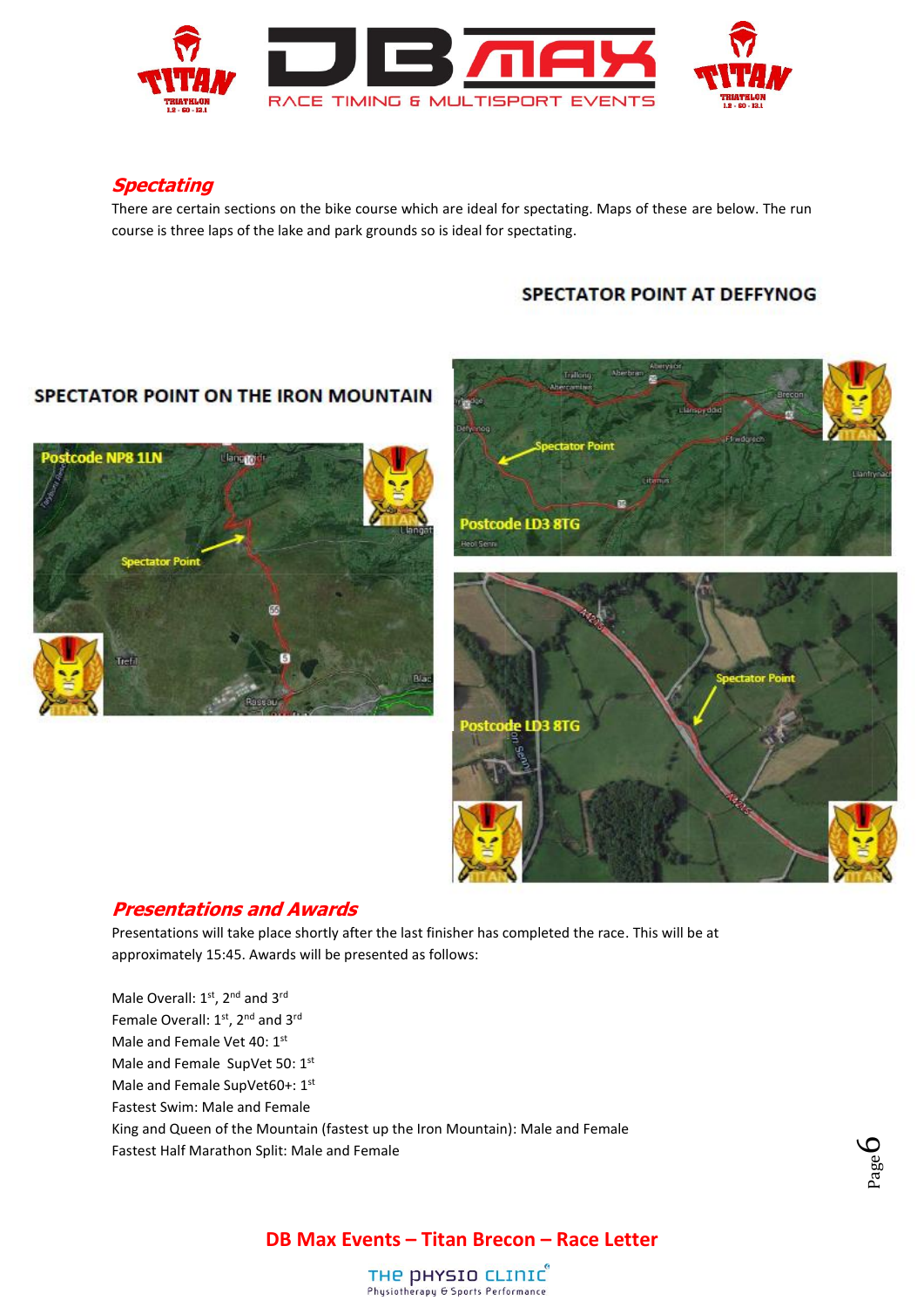

## **Refreshments**

Refreshments are available within the main building at Parc Bryn Bach. Take your race number inside for a discounted meal after the race**.** The bar will also be open all day.

The evening before the event, the venue is also offering a discounted meal for competitors (pasta etc.).

#### **Sponsors**

We would as ever like to say a massive thank you to our main sponsors:

Our massage partner **[The Physio Clinic](https://www.thephysioclinicbristol.co.uk/)**, our bike support partner, **James** from **[JMT Cycles](https://www.facebook.com/jmtcycle/)**. We would also like to that **[OTE](https://www.otesports.co.uk/)** for their continued support at Titan Brecon.

## **IPods and MP3 Players**

Competitors are **NOT** permitted to wear iPods or MP3 players at any time.

## **DB Max Sports Timing**

**DB Max Sports Timing** will be producing the race results including splits and laps. You can follow the results live on the day **[HERE](http://dbmaxresults.co.uk/)** and on also via our smart phone results app available at the same link.

## **Post Race Massage**

Post-race massage is available for free from the **Physio Clinic**.

## **Toilets and Showers**

Toilets and showers will be available for all competitors inside Parc Bryn Bach and a number of portable toilets will be available in transition and on the run route.

## **Race Photography**

Official race photography will be provided by **[www.charleswhittonphotography.com](http://www.charleswhittonphotography.com/)** and will be viewable direct from your online DB Max results.

#### **Marshals**

The marshals make this event what it is and without them it just wouldn't be able to happen. So with this in mind, please free to thank them during the day and as always, we challenge you to say thank you to at least one marshal on the way round the course (if safe to do so). Show them some love!

**#getinvolved** If your wives, husbands, sisters, brothers, friends and so on are coming to Titan Brecon with you, why not get them involved. They'll earn either themselves or you a free entry to a future DB Max event. They'll also get a great view of the race and get to be part of the event team. Please email James Higgs via [james@dbmax.co.uk](mailto:james@dbmax.co.uk) to get involved in marshalling.

**Finally, thank you for your race entry and good luck with your final race preparations. We look forward to seeing you at Parc Bryn Bach on race day!**



Page  $\overline{\phantom{a}}$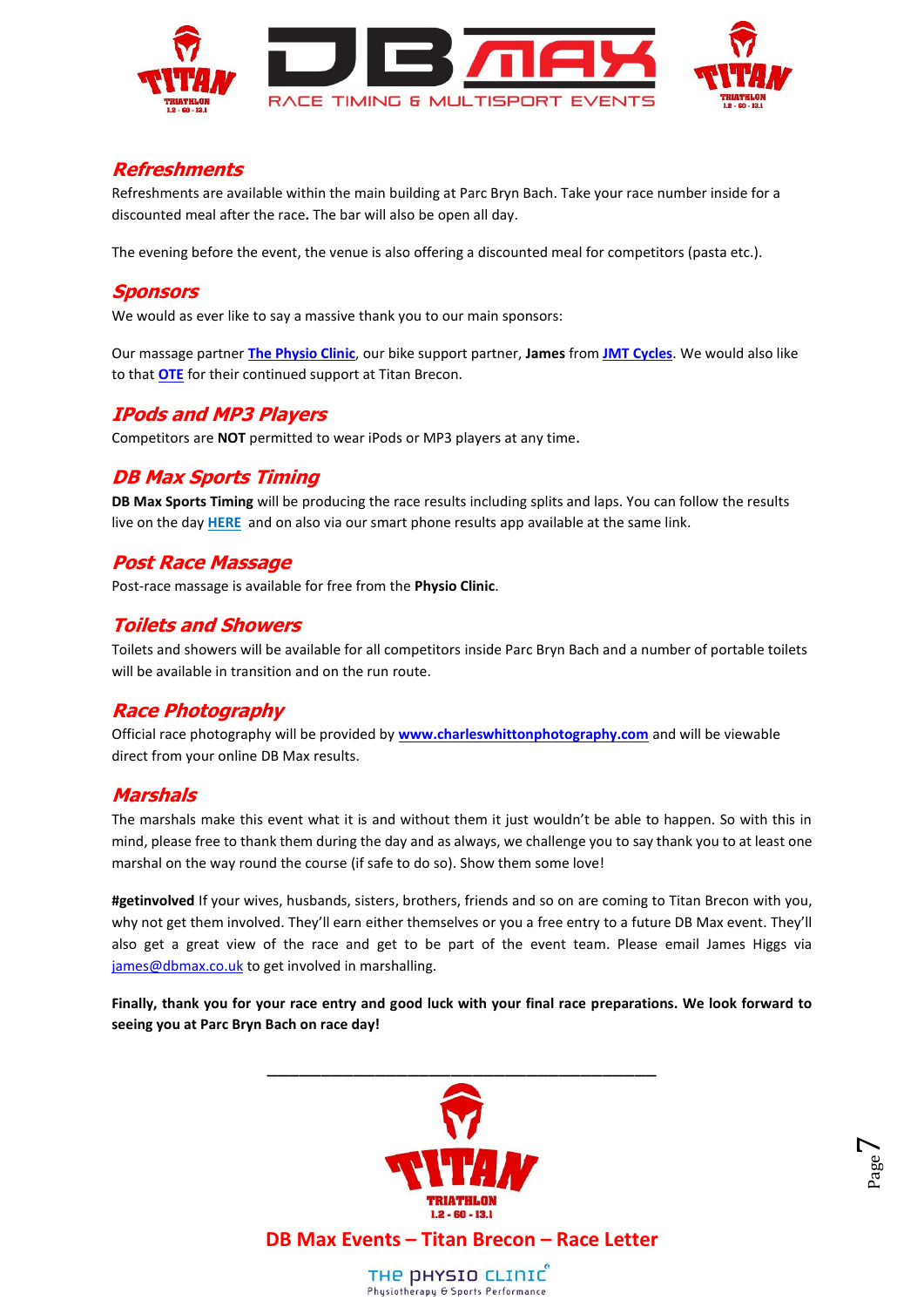

## **A word from our referee, John Milkins…**

## **Do you know the rules?**

I have listed some general rules to help you when competing in a DB Max triathlon. Please remember them as you may be penalised, or even disqualified if you don't observe the rules.

This document aims to acquaint you with the most widely broken rules, so you never have to see or hear from a referee and to hopefully make your race a safe and enjoyable one.

If you have any questions please do not hesitate to speak to our referee at the race.

## **General Rules and Race Conduct…**

- It is your responsibility as a competitor to know **all** the rules. As in most walks of life, ignorance is no defence.
- It is your responsibility as a competitor to know and correctly complete the full course of the event.
- Foul and abusive language is not permitted and any failure to obey a marshal, the police or a referee will lead to disqualification.
- Marshals are often volunteers, who help the event team with the running of the DB Max events. Please respect them and where possible, thank them for their efforts.
- No outside assistance is allowed at any time during your race.
- Please do not use iPods, mobile phones or any other device that may impair your hearing or concentration anywhere on the course (including transition), as this will lead to disqualification.
- When racing, you need to be aware of other competitors and the general public, both on foot and in vehicles.
- You **must** wear a safety helmet on the bike leg that is of ANSI Z90.4, SNELL B90, EN 1078 or equivalent. A CE mark is **not** an approved standard. The strap to your helmet must also be snug in its fitting and not altered in any way (definitely not elastic). Helmets will be checked when racking your bike.
- Any fittings on your bike (computers, mountain bike handlebar extensions, etc.) must be positioned so as to prevent injury in the event of a crash. All handlebars and tribars must be plugged. **This will be checked when racking your bike and you will not be allowed to race if your bike does not meet the required standards.**
- Nudity is not allowed. Competitors must keep their chest covered at all times on the cycle and the run, no matter how hot it is.
- Bikes **must** be racked on the racking provided using either the seat post, handlebars or brake levers. Bikes must not be racked anywhere else and anybody not racking in this way will be disqualified.
- Remember to place your equipment down, as thrown equipment may interfere with other athletes and lead to a penalty.
- You are not permitted to bring boxes or large bags in to transition, only a small rucksack (or similar) are permitted. If you do bring anything like this with you it will be removed.
- Competitors are not allowed to mark their position in transition with any special device, or flag etc., and must be careful not to interfere with any equipment of other athletes, either deliberately or accidentally.
- At DB Max races competitors must not remove their bike from the rack until their helmet is fastened. They must not unfasten their helmet until their bike is back in the rack.
- Race numbers must be worn and must be clearly visible at all times. They must not be altered or mutilated in any way as this will incur a penalty.
- Relays Helmets must not be worn in relay exchange zones, instead they must remain on the bike before and after relay tagging.
- You must not mount your bike until advised to do so at the bike mount/dismount line outside of transition. There must be no cycling in transition.

## **DB Max Events – Titan Brecon – Race Letter**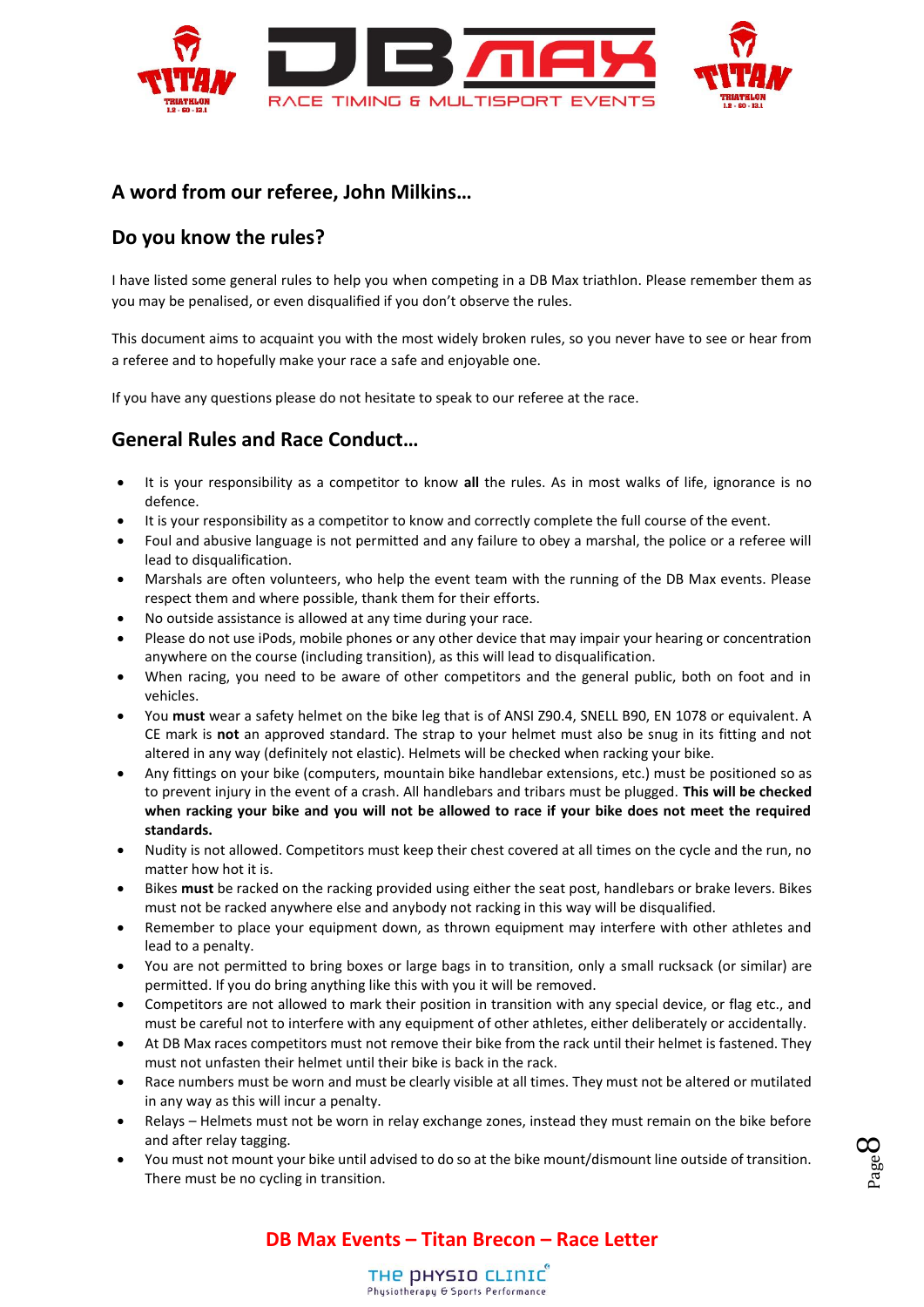

- Personal video recording devices are not permitted.
- Littering is not permitted at any time. If litter is dropped accidentally you must pick it up.

#### **Drafting….**

- Triathlon is an individual sport, so in an age group triathlon, drafting (riding close to another cyclist) is forbidden. However, drafting is allowed in the run so if you must draft please do it then.
- The draft zone is an area extending from the front wheel of the leading bike to a point 12m behind it and 1.5m either side of the cyclists centre point. If you wish to overtake the cyclist in front, you have 25 seconds, which in basic terms means you have to be travelling 1mph faster than them to pass in the allotted time. If your front wheel is not passed their wheel in the allotted time you must drop back to 12m from their front wheel.
- If another rider overtakes you, it is your responsibility to drop back out of their draft zone.
- If a referee thinks you are drafting there is no appeal against the decision, so the rule of thumb is be squeaky clean. Drafting is cheating. If caught drafting once you will be penalised with a 2-minute penalty. If you get caught a second time you will be disqualified.



*As long as you read this and follow the advice given, you should always be on the right side of the rules at all DB Max races.*

*Remember, our referee will always be willing to answer any questions you may have.*

#### *Enjoy your race….!*

**DB Max Events – Titan Brecon – Race Letter**